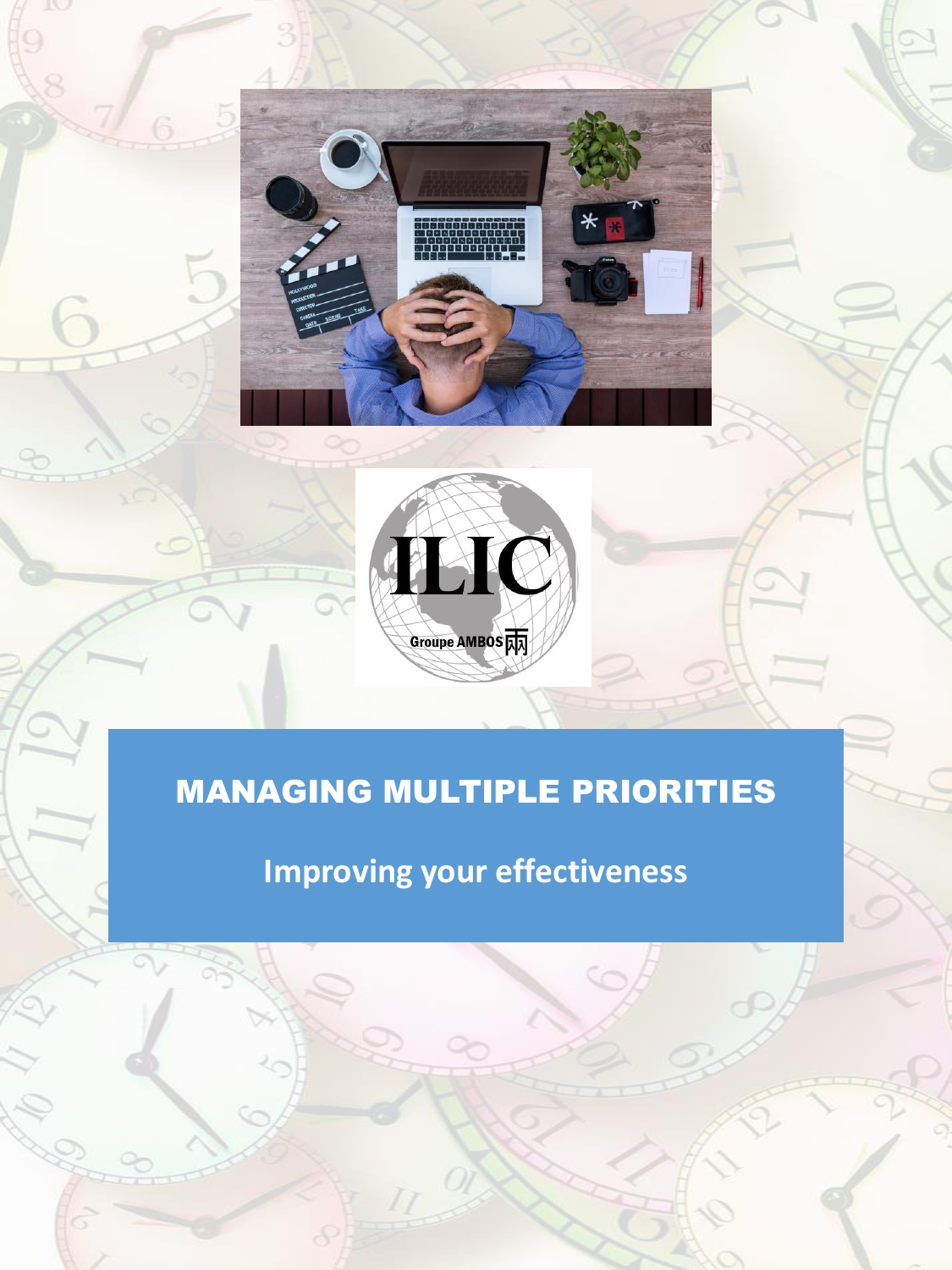### MANAGING MULTIPLE PRIORITIES



## **Improving your effectiveness**



**NUMBER OF PARTICIPANTS** 6-10 people



**TARGET POPULATION** Anyone who wants to boost their skills in managing time and priorities



**LEVEL OF ENGLISH REQUIRED** B2 minimum (CERL)

#### OBJECTIVES

The aim of this course is to help participants improve their effectiveness in the organization of their work. It does this by

- developing the mindset, skillset and toolset to enable you to manage priorities effectively
- defining time management myths

**LENGTH OF COURSE**

- raising awareness of effective priority management
- learning how to take a strategic approach to time management

1 day: 9.00 – 12.30, lunch with the trainer, 13.30 - 17.00

• increasing your time management impact on others

#### **CONTENT**

- Establishing your distraction management index
- Effective Time Management Defined
- Predict external time wasters
- Implement self-selected strategies
- Taking Stock: how you spend your time
- Model how to set priorities : SMART Goals
- Organize tasks by category : Effectiveness vs **Efficiency**
- Assess the importance of using a planning tool : Eisenhower Matrix
- Recognize the top 10 symptoms
- Schedule time appropriately

#### **TRAINING APPROACH**

- Developing skills and mindset for time management.
- Acquiring tools and practical techniques via case studies and experiential exercises
- Analysing different examples of prioritizing techniques.
- Preparing strategies and implementing them with feedback from peers and the facilitator.